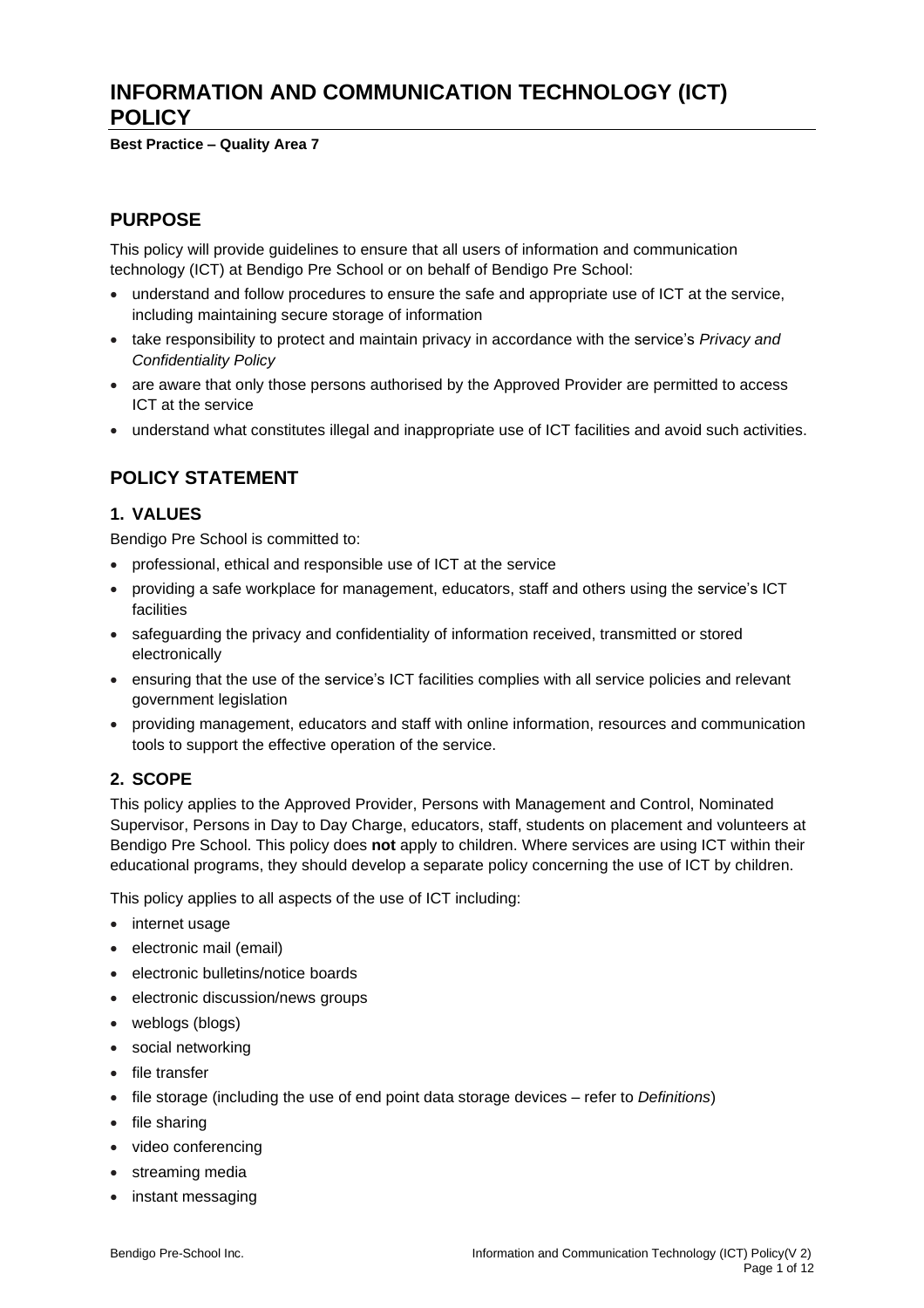- online discussion groups and chat facilities
- subscriptions to list servers, mailing lists or other like services
- copying, saving or distributing files
- viewing material electronically
- printing material
- portable communication devices including mobile and cordless phones.

### **3. BACKGROUND AND LEGISLATION**

#### **Background**

The Victorian Government has funded the provision of ICT infrastructure and support to kindergartens since 2003. This support has included:

- purchase and installation of ICT equipment
- installation and maintenance of internet connection
- provision of email addresses
- training in the use of software and the internet
- help desk support.

The purpose of this support is to:

- establish ICT infrastructure to assist teachers in the development and exchange of learning materials, and in recording children's learning
- contribute to the professional development of kindergarten teachers and assistants, and enhance their access to research in relation to child development
- establish ICT infrastructure that enhances the management of kindergartens and reduces the workload on management committees
- contribute to the sustainability of kindergartens by providing for the better management of records, including budget and finance records (refer to Kindergarten IT Program: <http://www.kindergarten.vic.gov.au/> ).

The ICT environment is continually changing. Early childhood services now have access to a wide variety of technologies via fixed, wireless and mobile devices. While ICT is a cost-effective, timely and efficient tool for research, communication and management of a service, there are also legal responsibilities in relation to information privacy, security and the protection of employees, families and children.

State and federal laws, including those governing information privacy, copyright, occupational health and safety, anti-discrimination and sexual harassment, apply to the use of ICT (refer to *Legislation and standards*). Illegal and inappropriate use of ICT resources includes pornography, fraud, defamation, breach of copyright, unlawful discrimination or vilification, harassment (including sexual harassment, stalking and privacy violations) and illegal activity, including illegal peer-to-peer file sharing.

#### **Legislation and standards**

Relevant legislation and standards include but are not limited to:

- *Broadcasting Services Act 1992 (Cth)*
- *Charter of Human Rights and Responsibilities Act 2006* (Vic)
- *Classification (Publications, Films and Computer Games) Act 1995*
- *Commonwealth Classification (Publication, Films and Computer Games) Act 1995*
- *Competition and Consumer Act 2010* (Cth)
- *Copyright Act 1968* (Cth)
- *Copyright Amendment Act 2006* (Cth)
- *Education and Care Services National Law Act 2010*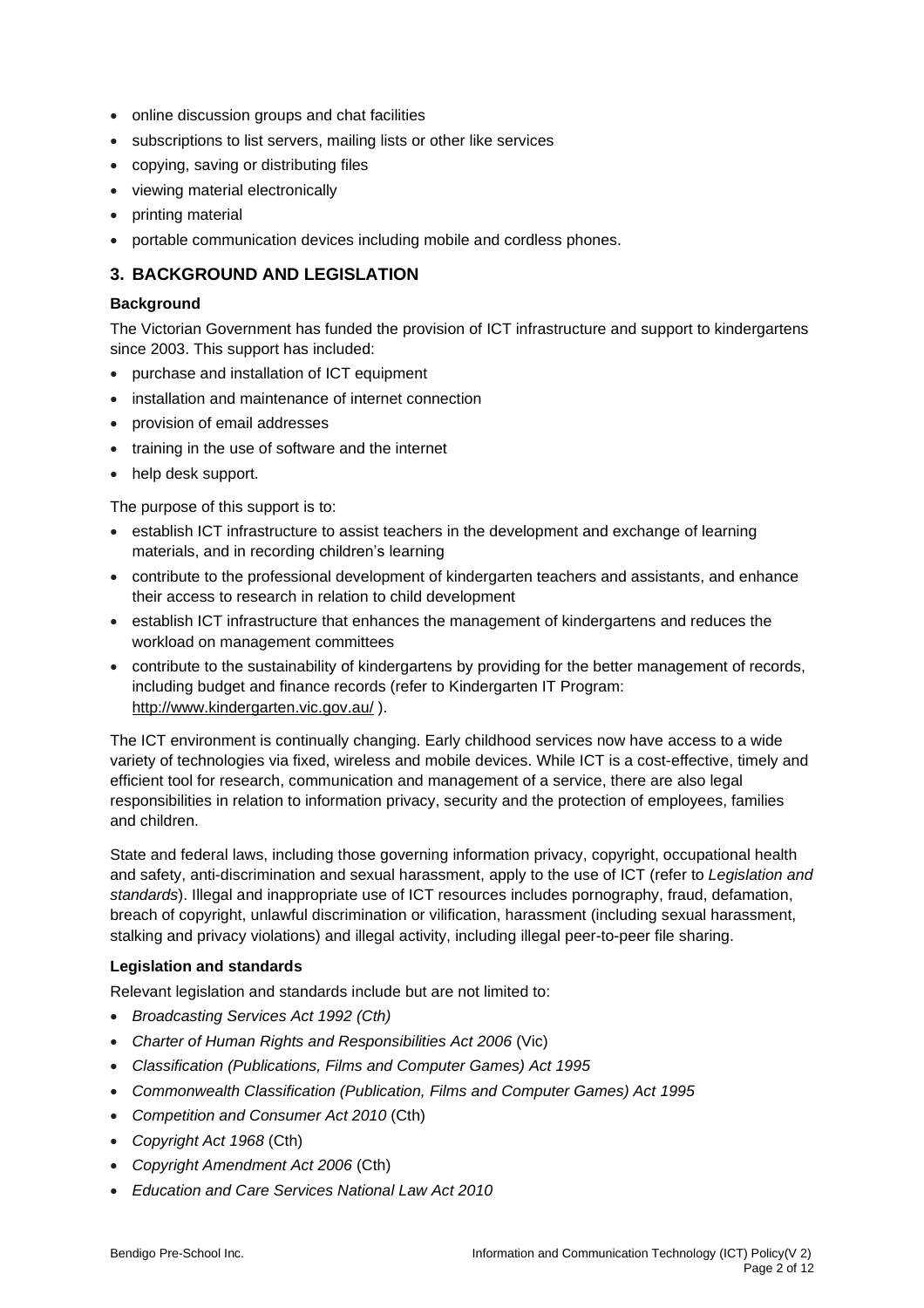- *Education and Care Services National Regulations 2011*
- *Equal Opportunity Act 2010* (Vic)
- *Freedom of Information Act 1982*
- *Health Records Act 2001* (Vic)
- *Information Privacy Act 2000* (Vic)
- *National Quality Standard*, Quality Area 7: Governance and Leadership
- *Occupational Health and Safety Act 2004* (Vic)
- *Privacy Act 1988* (Cth)
- *Privacy and Data Protection Act 2014 (Vic)*
- *Public Records Act 1973* (Vic)
- *Sex Discrimination Act 1984* (Cth)
- *Spam Act 2003* (Cth)
- *Trade Marks Act 1995* (Cth)

The most current amendments to listed legislation can be found at:

- Victorian Legislation Victorian Law Today: <http://www.legislation.vic.gov.au/>
- Commonwealth Legislation ComLaw: <http://www.comlaw.gov.au/>

### **4. DEFINITIONS**

The terms defined in this section relate specifically to this policy. For commonly used terms e.g. Approved Provider, Nominated Supervisor, Regulatory Authority etc. refer to the *General Definitions* section of this manual.

**Anti-spyware:** Software designed to remove spyware: a type of malware (refer to *Definitions*), that collects information about users without their knowledge.

**Chain email:** An email instructing recipients to send out multiple copies of the same email so that circulation increases exponentially.

**Computer virus:** Malicious software programs, a form of malware (refer to *Definitions*), that can spread from one computer to another through the sharing of infected files, and that may harm a computer system's data or performance.

**Defamation:** To injure or harm another person's reputation without good reason or justification. Defamation is often in the form of slander or libel.

**Disclaimer:** Statement(s) that seeks to exclude or limit liability and is usually related to issues such as copyright, accuracy and privacy.

**Electronic communications:** Email, instant messaging, communication through social media and any other material or communication sent electronically.

**Encryption:** The process of systematically encoding data before transmission so that an unauthorised party cannot decipher it. There are different levels of encryption available.

**Endpoint data storage devices:** Devices capable of storing information/data. New devices are continually being developed, and current devices include:

- laptops
- USB sticks, external or removable hard drives, thumb drives, pen drives and flash drives
- iPods or other similar devices
- cameras with USB drive connection
- iPhones/smartphones
- PCI/PC Card/PCMCIA storage cards
- PDAs (Personal Digital Assistants)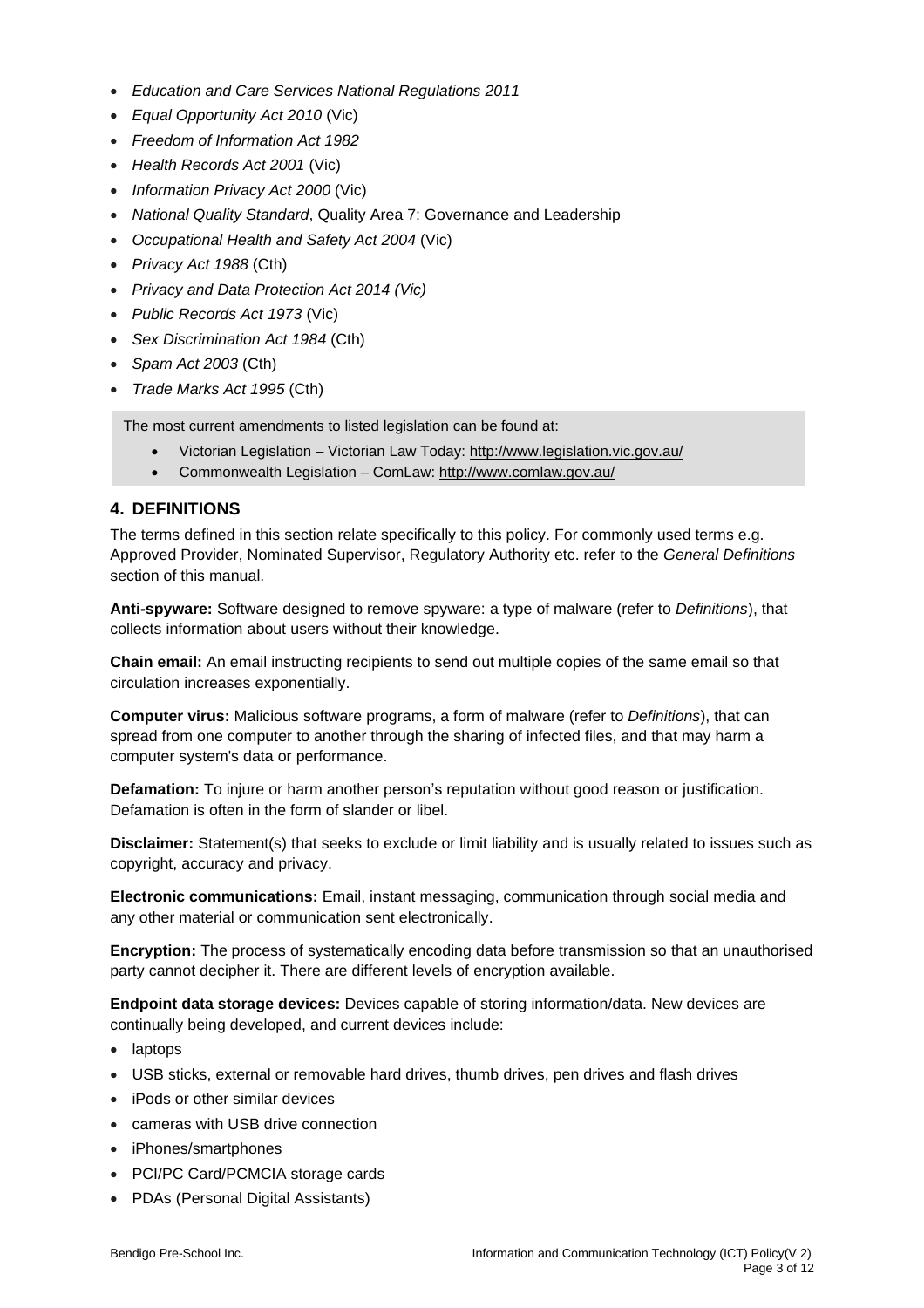• other data-storage devices (CD-ROM and DVD).

**Firewall:** The primary method of keeping a computer/network secure. A firewall controls (by permitting or restricting) traffic into and out of a computer/network and, as a result, can protect these from damage by unauthorised users.

**Flash drive:** A small data-storage device that uses flash memory, and has a built-in USB connection. Flash drives have many names, including jump drives, thumb drives, pen drives and USB keychain drives.

**Integrity:** (In relation to this policy) refers to the accuracy of data. Loss of data integrity may be either gross and evident (e.g. a computer disk failing) or subtle (e.g. the alteration of information in an electronic file).

**Malware:** Short for 'malicious software'. Malware is intended to damage or disable computers or computer systems.

**PDAs (Personal Digital Assistants):** A handheld computer for managing contacts, appointments and tasks. PDAs typically include a name and address database, calendar, to-do list and note taker. Wireless PDAs may also offer email and web browsing, and data can be synchronised between a PDA and a desktop computer via a USB or wireless connection.

**Portable storage device (PSD)** *or* **removable storage device (RSD):** Small, lightweight, portable easy-to-use device that is capable of storing and transferring large volumes of data. These devices are either exclusively used for data storage (for example, USB keys) or are capable of multiple other functions (such as iPods and PDAs).

**Spam:** Unsolicited and unwanted emails or other electronic communication.

**Security:** (In relation to this policy) refers to the protection of data against unauthorised access, ensuring confidentiality of information, integrity of data and the appropriate use of computer systems and other resources.

**USB interface:** Universal Serial Bus (USB) is a widely used interface for attaching devices to a host computer. PCs and laptops have multiple USB ports that enable many devices to be connected without rebooting the computer or turning off the USB device.

**USB key:** Also known as sticks, drives, memory keys and flash drives, a USB key is a device that plugs into the computer's USB port and is small enough to hook onto a key ring. A USB key allows data to be easily downloaded and transported/transferred.

**Vicnet:** An organisation that provides a range of internet services to libraries and community groups (including kindergartens, as part of a government-funded project), including broadband and dialup internet and email access, website and domain hosting, and website design and development. Vicnet delivers information and communication technologies, and support services to strengthen Victorian communities. For more information, visit: [www.kindergarten.vic.gov.au](http://www.kindergarten.vic.gov.au/)

**Virus:** A program or programming code that multiplies by being copied to another program, computer or document. Viruses can be sent in attachments to an email or file, or be present on a disk or CD. While some viruses are benign or playful in intent, others can be quite harmful: erasing data or requiring the reformatting of hard drives.

### **5. SOURCES AND RELATED POLICIES**

#### **Sources**

- *Acceptable Use Policy*, DET Information, Communications and Technology (ICT) Resources: [https://www.education.vic.gov.au/school/teachers/management/infrastructure/Pages/acceptableus](https://www.education.vic.gov.au/school/teachers/management/infrastructure/Pages/acceptableuse.aspx) [e.aspx](https://www.education.vic.gov.au/school/teachers/management/infrastructure/Pages/acceptableuse.aspx)
- IT for Kindergartens: [www.kindergarten.vic.gov.au](http://www.kindergarten.vic.gov.au/)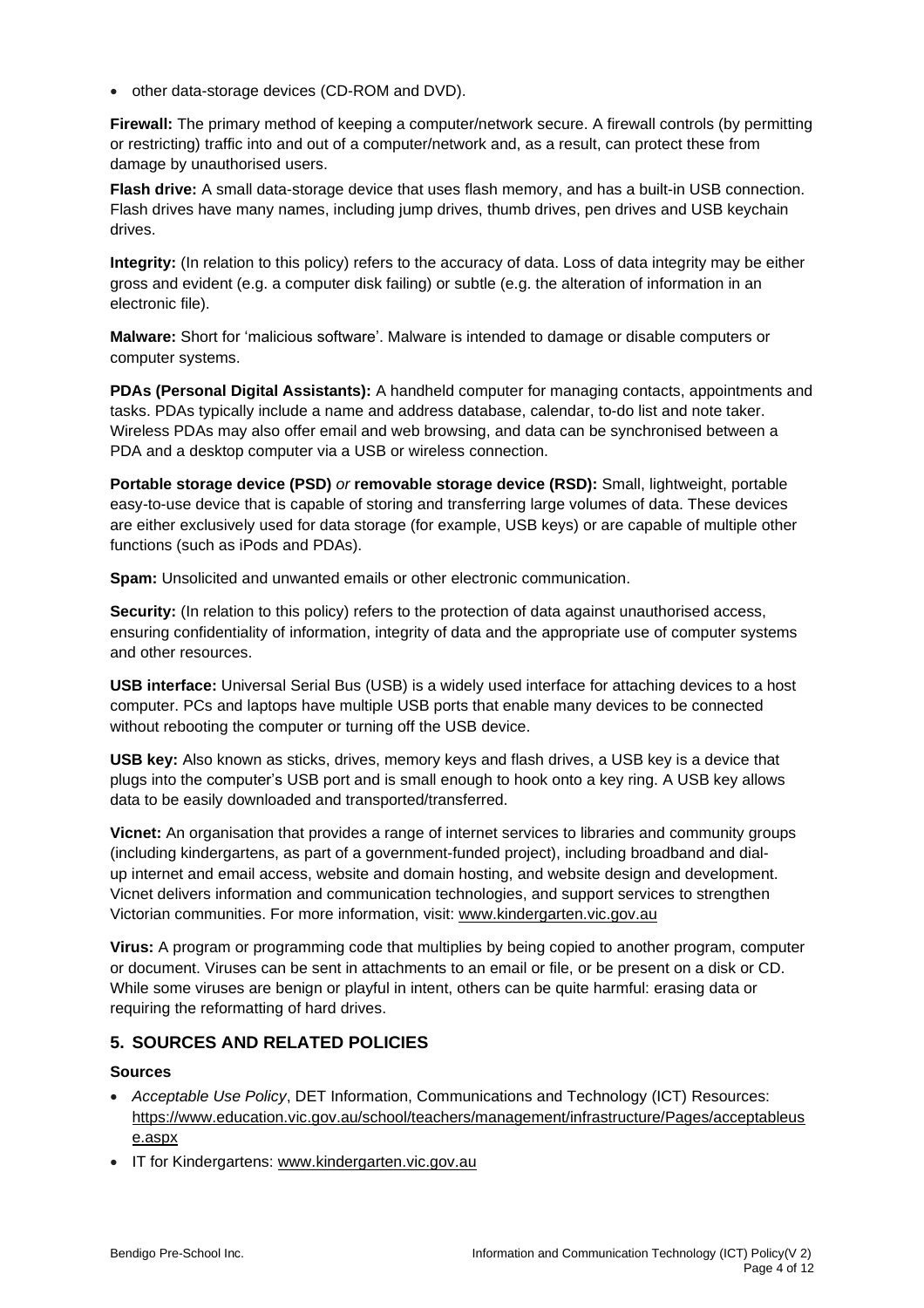#### **Service policies**

- *Code of Conduct Policy*
- *Complaints and Grievances Policy*
- *Curriculum Development Policy*
- *Enrolment and Orientation Policy*
- *Governance and Management of the Service Policy*
- *Occupational Health and Safety Policy*
- *Privacy and Confidentiality Policy*
- *Staffing Policy*

## **PROCEDURES**

#### **The Approved Provider or Persons with Management and Control is responsible for:**

- ensuring that the use of the service's ICT complies with all relevant state and federal legislation (refer to *Legislation and standards*), and all service policies (including *Privacy and Confidentiality Policy* and *Code of Conduct Policy*)
- providing suitable ICT facilities to enable educators and staff to effectively manage and operate the service
- authorising the access of educators, staff, volunteers and students to the service's ICT facilities, as appropriate
- providing clear procedures and protocols that outline the parameters for use of the service's ICT facilities (refer to Attachment 1 – Procedures for use of ICT at the service)
- embedding a culture of awareness and understanding of security issues at the service (refer to Attachment 2 – Guiding principles for security of information systems)
- ensuring that effective financial procedures and security measures are implemented where transactions are made using the service's ICT facilities, e.g. handling fee and invoice payments, and using online banking
- ensuring that the service's computer software and hardware are purchased from an appropriate and reputable supplier
- identifying the need for additional password-protected email accounts for management, educators, staff and others at the service, and providing these as appropriate
- identifying the training needs of educators and staff in relation to ICT, and providing recommendations for the inclusion of training in ICT in professional development activities
- ensuring that procedures are in place for the regular backup of critical data and information at the service
- ensuring secure storage of all information at the service, including backup files (refer to *Privacy and Confidentiality Policy*)
- adhering to the requirements of the *Privacy and Confidentiality Policy* in relation to accessing information on the service's computer/s, including emails
- considering encryption (refer to *Definitions*) of data for extra security
- ensuring that reputable anti-virus and firewall software (refer to *Definitions*) are installed on service computers, and that software is kept up to date
- developing procedures to minimise unauthorised access, use and disclosure of information and data, which may include limiting access and passwords, and encryption (refer to *Definitions*)
- ensuring that the service's liability in the event of security breaches, or unauthorised access, use and disclosure of information and data is limited by developing and publishing appropriate disclaimers (refer to *Definitions*)
- developing procedures to ensure data and information (e.g. passwords) are kept secure, and only disclosed to individuals where necessary e.g. to new educators, staff or committee of management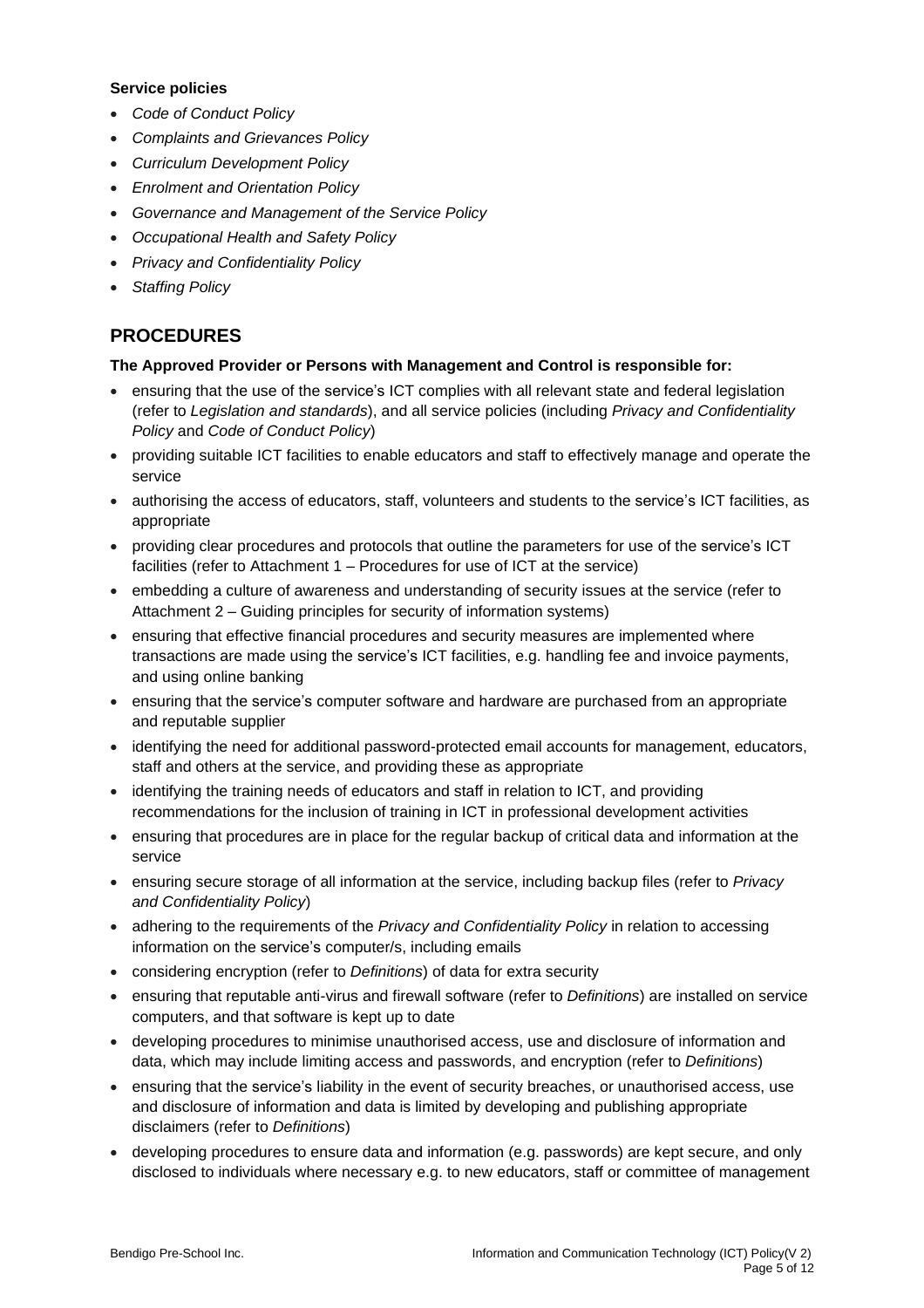- developing procedures to ensure that all educators, staff, volunteers and students are aware of the requirements of this policy
- ensuring the appropriate use of endpoint data storage devices (refer to *Definitions*) by all ICT users at the service
- ensuring that all material stored on endpoint data storage devices is also stored on a backup drive, and that both device and drive are kept in a secure location
- ensuring compliance with this policy by all users of the service's ICT facilities
- ensuring that written permission is provided by parents/guardians for authorised access to the service's computer systems and internet by persons under 18 years of age (e.g. a student on placement at the service) (refer to Attachment 3 – Parent/guardian authorisation for under-age access to the Bendigo Pre School ICT facilities).

#### **The Nominated Supervisor, Person with Day to Day Charge, educators, staff and other authorised users of the service's ICT facilities are responsible for:**

- complying with all relevant legislation and service policies, protocols and procedures, including those outlined in Attachments 1 and 2
- completing the authorised user agreement form (see Attachment 4)
- keeping allocated passwords secure, including not sharing passwords and logging off after using a computer
- maintaining the security of ICT facilities belonging to [Service Name]
- accessing accounts, data or files on the service's computers only where authorisation has been provided
- co-operating with other users of the service's ICT to ensure fair and equitable access to resources
- obtaining approval from the Approved Provider before purchasing licensed computer software and hardware
- ensuring confidential information is transmitted with password protection or encryption, as required
- ensuring no illegal material is transmitted at any time via any ICT medium
- using the service's email, messaging and social media facilities for service-related and lawful activities only
- using endpoint data storage devices (refer to *Definitions*) supplied by the service for service-related business only, and ensuring that this information is protected from unauthorised access and use
- ensuring that all material stored on an endpoint data storage device is also stored on a backup drive, and that both device and drive are kept in a secure location
- notifying the Approved Provider of any damage, faults or loss of endpoint data storage devices
- signing an acknowledgement form upon receipt of a USB or portable storage device (including a laptop) (refer to Attachment 4 – Authorised user agreement)
- restricting the use of personal mobile phones to rostered breaks
- responding only to emergency phone calls when responsible for supervising children to ensure adequate supervision of children at all times (refer to *Supervision of Children Policy*)
- ensuring electronic files containing information about children and families are kept secure at all times (refer to *Privacy and Confidentiality Policy*)
- responding to a privacy breach in accordance with privacy and confidentiality policy.

#### **Parents/guardians are responsible for:**

- reading and understanding this *Information and Communication Technology (ICT) Policy*
- complying with all state and federal laws, the requirements of the *Education and Care Services National Regulations 2011*, and all service policies and procedures
- maintaining the privacy of any personal or health information provided to them about other individuals e.g. contact details.

#### **Volunteers and students, while at the service, are responsible for following this policy and its procedures.**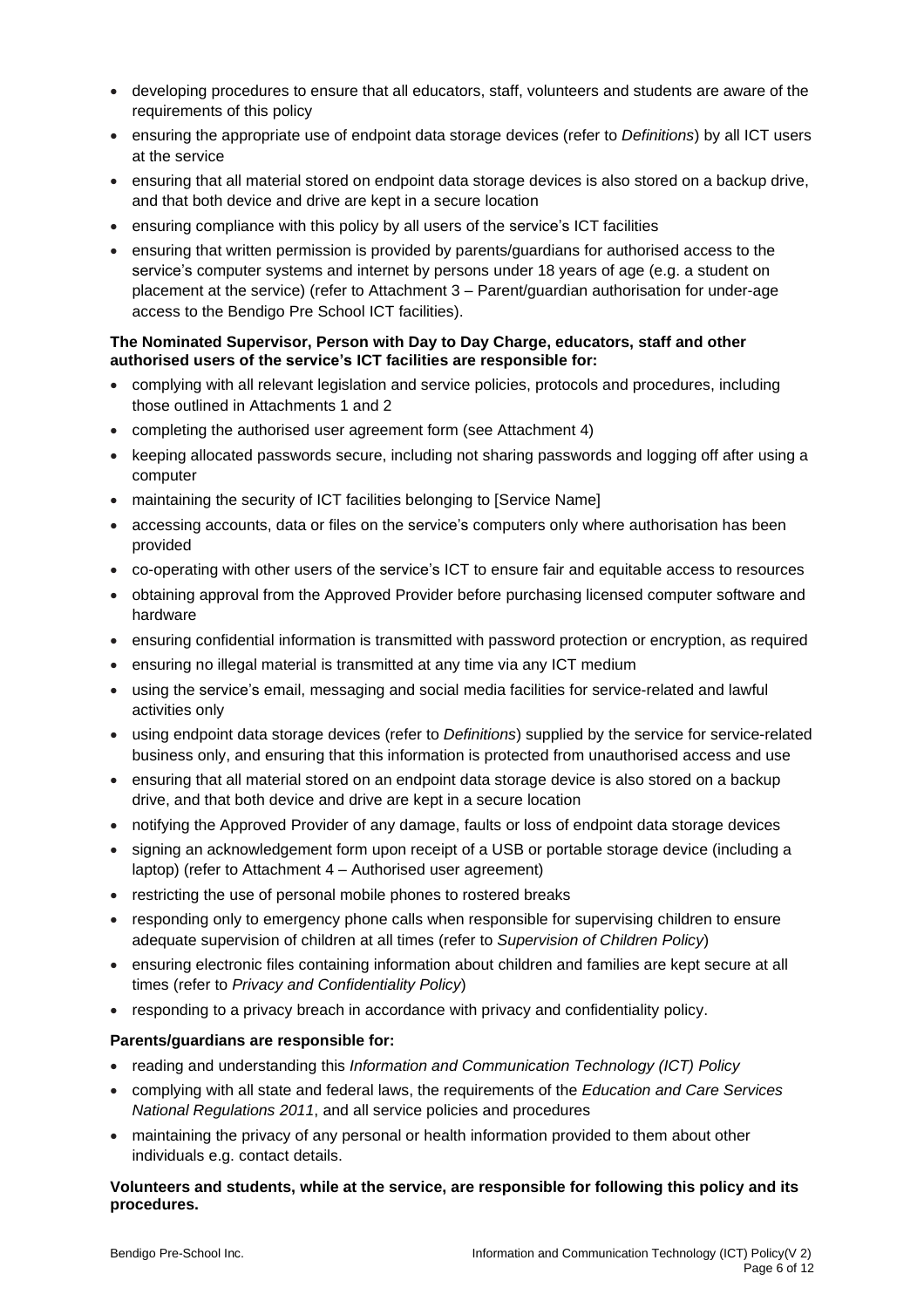# **EVALUATION**

In order to assess whether the values and purposes of the policy have been achieved, the Approved Provider will:

- regularly seek feedback from everyone affected by the policy regarding its effectiveness
- monitor the implementation, compliance, complaints and incidents in relation to this policy
- keep the policy up to date with current legislation, research, policy and best practice
- revise the policy and procedures as part of the service's policy review cycle, or as required
- notify parents/guardians at least 14 days before making any changes to this policy or its procedures.

# **ATTACHMENTS**

- Attachment 1: Procedures for use of ICT at the service
- Attachment 2: Guiding principles for security of information systems
- Attachment 3: Parent/guardian authorisation for under-age access to the Bendigo Pre School ICT facilities
- Attachment 4: Authorised user agreement

## **AUTHORISATION**

This policy was adopted by the Approved Provider of Bendigo Pre School on 11/08/2020.

# **REVIEW DATE:** JULY 2022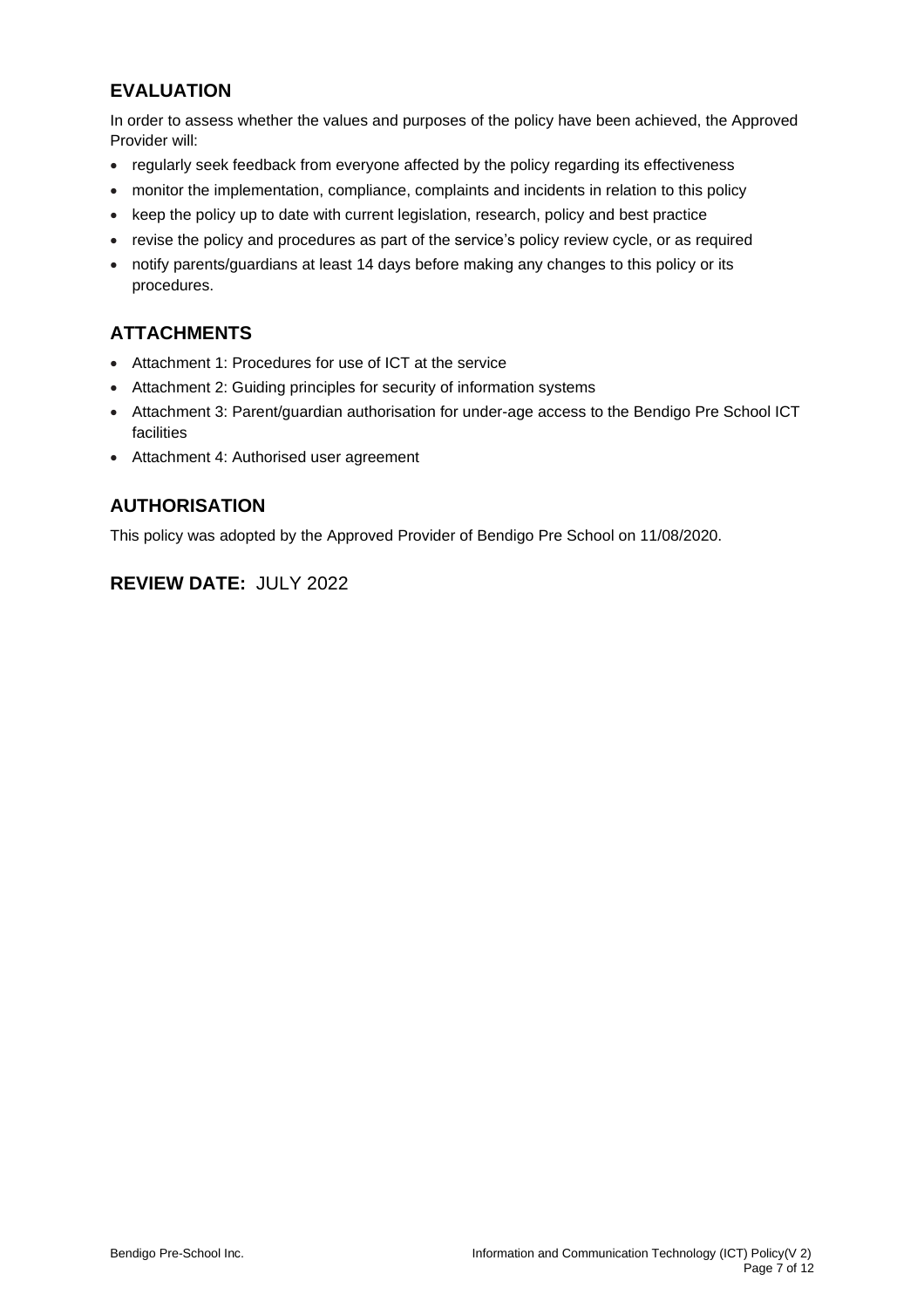# **ATTACHMENT 1 Procedures for use of ICT at the service**

#### **EMAIL USAGE**

- Content of emails and email addresses must always be checked before sending.
- When sending emails to multiple recipients, care should be taken to avoid the inappropriate disclosure of email addresses to a whole group of recipients; blind copying (BCC) should be used where appropriate.
- Always include a subject description in the subject line.
- Always include a disclaimer (refer to *Definitions*) which is common to all users, on emails to limit liability.
- Be cautious about opening files or launching programs that have been received as an attachment via email from the email itself. Instead, save an attachment to disk and scan with anti-virus software before opening, and keep an eye out for unusual filenames.
- Never open emails if unsure of the sender.
- Check email accounts on a regular basis and forward relevant emails to the Approved Provider or appropriate committee members/staff.
- Remove correspondence that is no longer required from the computer quarterly.
- Respond to emails as soon as is practicable.

#### **UNACCEPTABLE/INAPPROPRIATE USE OF ICT FACILITIES**

Users of the ICT facilities (and in particular, the internet, email and social media) provided by Bendigo Pre School must not:

- create or exchange messages that are offensive, harassing, obscene or threatening
- create, copy, transmit or retransmit chain emails (refer to *Definitions*), spam (refer to *Definitions*) or other unauthorised mass communication
- use the ICT facilities as a platform to gain unauthorised access to other systems
- carry out activities that are illegal, inappropriate or offensive to fellow employees or the public. Such activities include, but are not limited to, hate speech or material that ridicules/discriminates against others on the basis of race, nationality, creed, religion, ability/disability, gender or sexual orientation
- use the ICT facilities to access, download, create, store or distribute illegal, offensive, obscene or objectionable material (including pornography and sexually explicit material). It will not be a defence to claim that the recipient was a consenting adult
- use the ICT facilities to make any personal communication that could suggest that such communication was made in that person's official capacity as an employee or volunteer of Bendigo Pre School
- conduct any outside business or engage in activities related to employment with another organisation
- play games
- assist any election campaign or lobby any government organisation
- exchange any confidential or sensitive information held by Bendigo Pre School unless authorised as part of their duties
- publish the service's email address on a 'private' business card
- harass, slander, intimidate, embarrass, defame, vilify, seek to offend or make threats against another person or group of people
- breach copyright laws through making copies of, or transmitting, material or commercial software.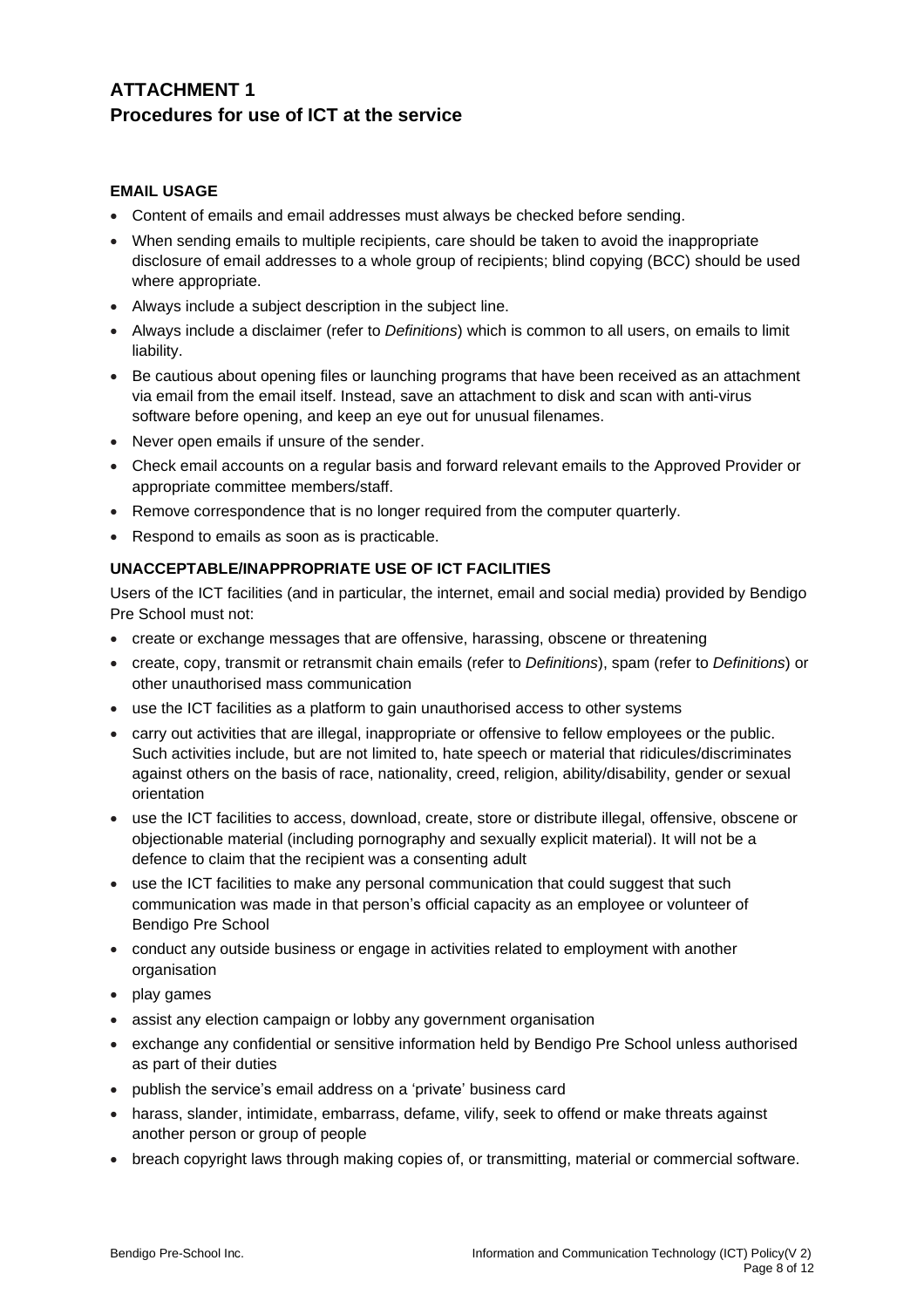#### **INFORMATION STORED ON COMPUTERS**

- Computer records containing personal, sensitive and/or health information, or photographs of children must be stored securely so that privacy and confidentiality is maintained. This information must not be removed from the service without authorisation, as security of the information could be at risk (refer to *Privacy and Confidentiality Policy*).
- Computer records containing personal, sensitive and/or health information, or photographs of children may need to be removed from the service from time-to-time for various reasons, including for:
	- − excursions and service events (refer to *Excursions and Service Events Policy*)
	- − offsite storage, where there is not enough space at the service premises to store the records.

In such circumstances, services must ensure that the information is transported, handled and stored securely so that privacy and confidentiality is maintained at all times.

- Computer users are not to view or interfere with other users' files or directories, knowingly obtain unauthorised access to information or damage, delete, insert or otherwise alter data without permission.
- Ensure all material stored on an endpoint data storage device is also stored on a backup drive, and that both device and drive are kept in a secure location.

### **BREACHES OF THIS POLICY**

- Individuals who use ICT at the service for unlawful purposes may be liable to criminal or civil legal action. This could result in serious consequences, such as a fine, damages and/or costs being awarded against the individual, or imprisonment. The Approved Provider will not defend or support any individual using the service's ICT facilities for an unlawful purpose.
- The service may block access to internet sites where inappropriate use is identified.
- Employees who fail to adhere to this policy may be liable to counselling, disciplinary action or dismissal.
- Management, educators, staff, volunteers and students who fail to adhere to this policy may have their access to the service's ICT facilities restricted/denied.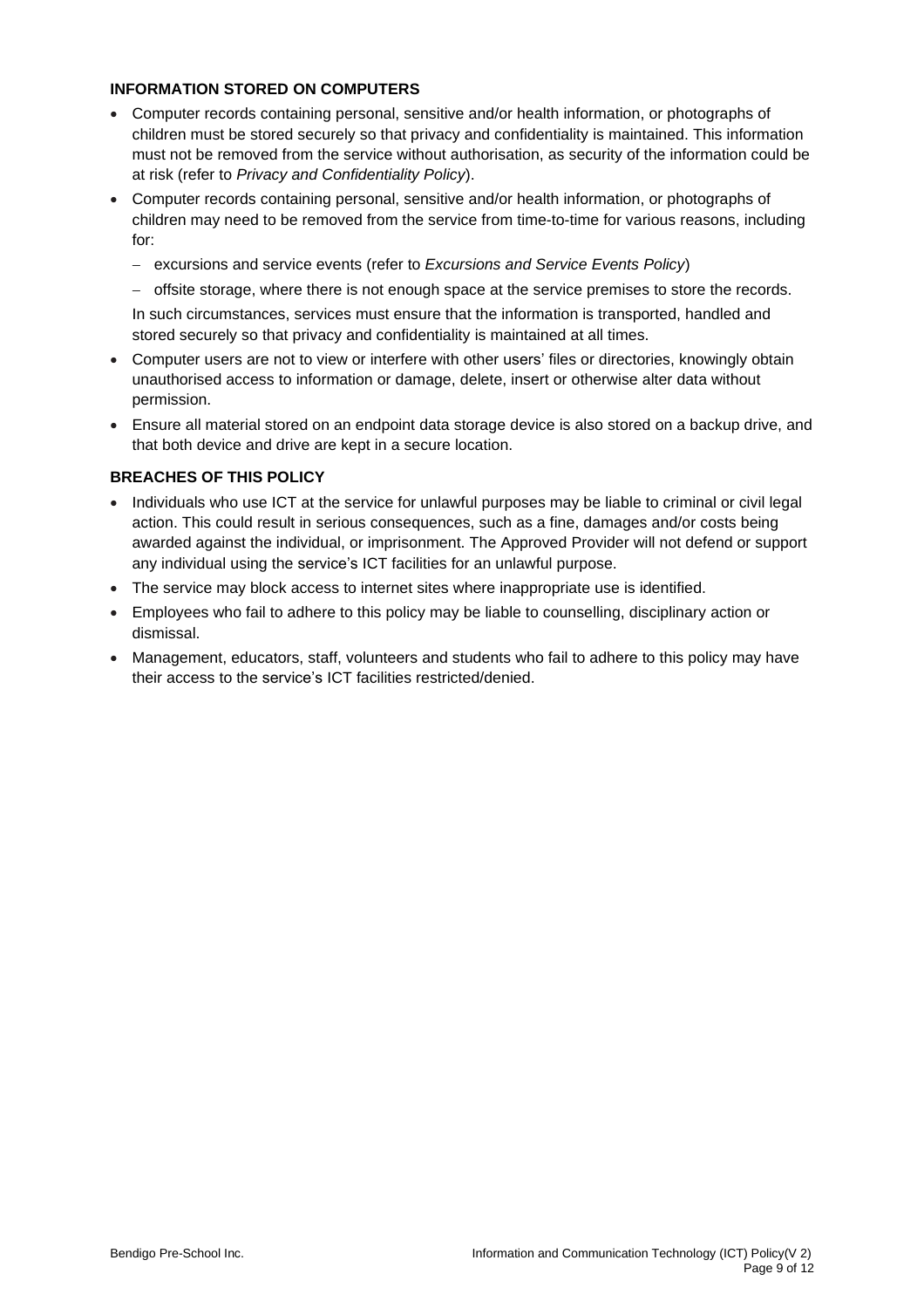# **ATTACHMENT 2 Guiding principles for security of information systems**

The Organisation for Economic Co-operation and Development's (OECD) guidelines encourage an awareness and understanding of security issues and the need for a culture of security.

The OECD describes nine guiding principles that encourage awareness, education, information sharing and training as effective strategies in maintaining security of information systems. The guiding principles are explained in the table below.

| <b>Awareness</b>                      | Users should be aware of the need for security of information systems<br>and networks and what they can do to enhance security.                                            |
|---------------------------------------|----------------------------------------------------------------------------------------------------------------------------------------------------------------------------|
| <b>Responsibility</b>                 | All users are responsible for the security of information systems and<br>networks.                                                                                         |
| <b>Response</b>                       | Users should act in a timely and cooperative manner to prevent, detect<br>and respond to security issues.                                                                  |
| <b>Ethics</b>                         | Users should respect the legitimate interest of others.                                                                                                                    |
| <b>Democracy</b>                      | The security of information systems and networks should be compatible<br>with the essential values of a democratic society.                                                |
| <b>Risk assessment</b>                | Users should conduct risk assessments.                                                                                                                                     |
| Security design and<br>implementation | Users should incorporate security as an essential element of information<br>systems and networks.                                                                          |
| <b>Security</b><br>management         | Users should adopt a comprehensive approach to security management.                                                                                                        |
| Reassessment                          | Users should review and reassess the security of information systems<br>and networks, and make appropriate modifications to security policies,<br>measures and procedures. |

Sourced from Organisation for Economic Co-operation and Development's (OECD) (2002) *Guidelines for the Security of Information Systems and Networks: Towards a Culture of Security.*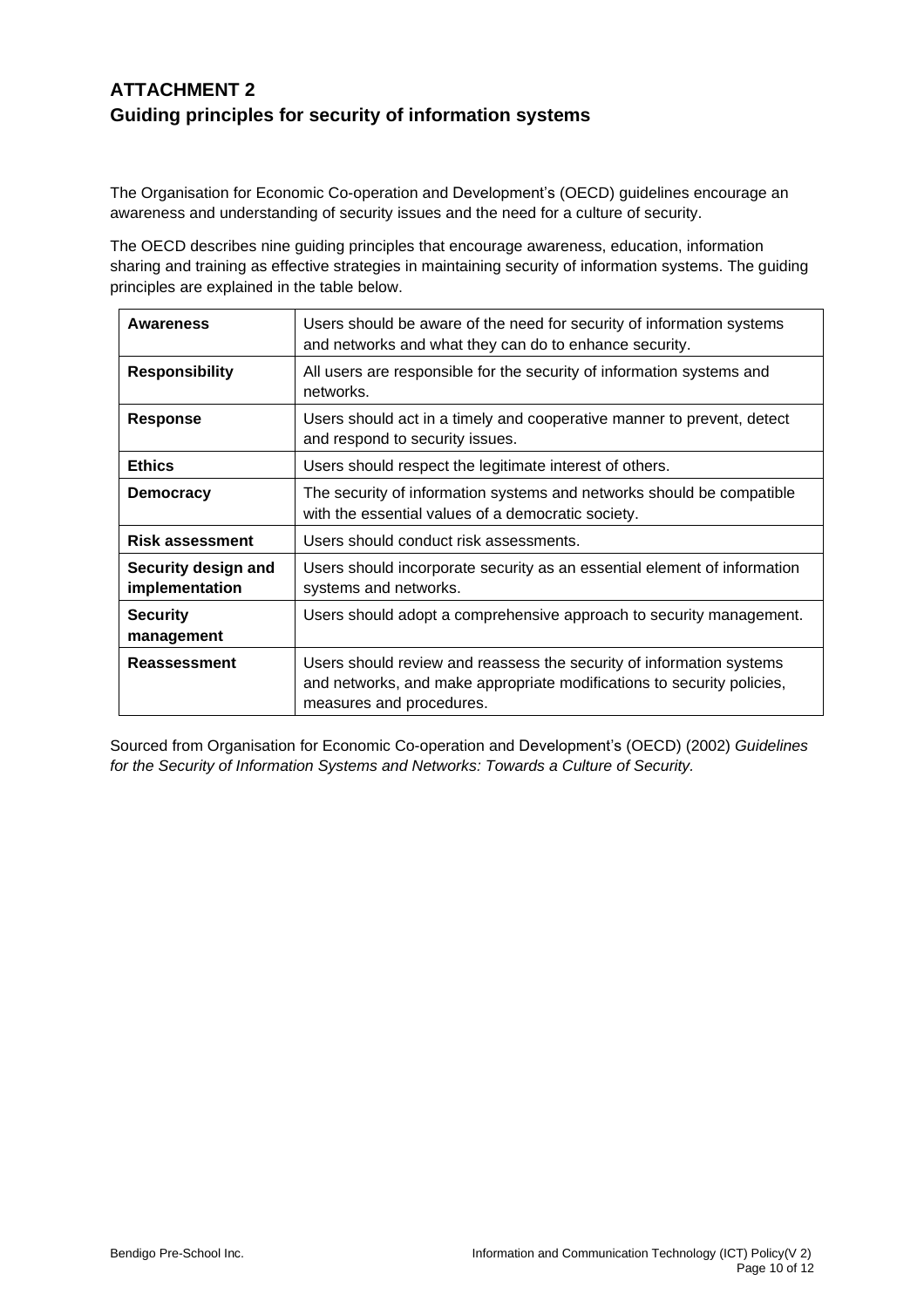## **ATTACHMENT 3 Parent/guardian authorisation for under-age access to the Bendigo Pre School ICT facilities**

| , am a parent/guardian of |
|---------------------------|

I have read the Bendigo Pre School *Information and Communication Technology (ICT) Policy* and agree to the conditions of use of the service's ICT facilities for the above-named student.

I also understand that Bendigo Pre School provides no censorship of access to ICT facilities.

\_\_\_\_\_\_\_\_\_\_\_\_\_\_\_\_\_\_\_\_\_\_\_\_\_\_\_\_\_\_\_\_\_\_\_\_\_\_ \_\_\_\_\_\_\_\_\_\_\_\_\_\_\_\_\_\_\_\_\_\_\_\_\_\_\_\_\_\_\_\_\_

\_\_\_\_\_\_\_\_\_\_\_\_\_\_\_\_\_\_\_\_\_\_\_\_\_\_\_\_\_\_\_\_\_\_\_\_\_\_ \_\_\_\_\_\_\_\_\_\_\_\_\_\_\_\_\_\_\_\_\_\_\_\_\_\_\_\_\_\_\_\_\_

| Signature (student) | Date |
|---------------------|------|
|                     |      |

Signature (parent/guardian) Date